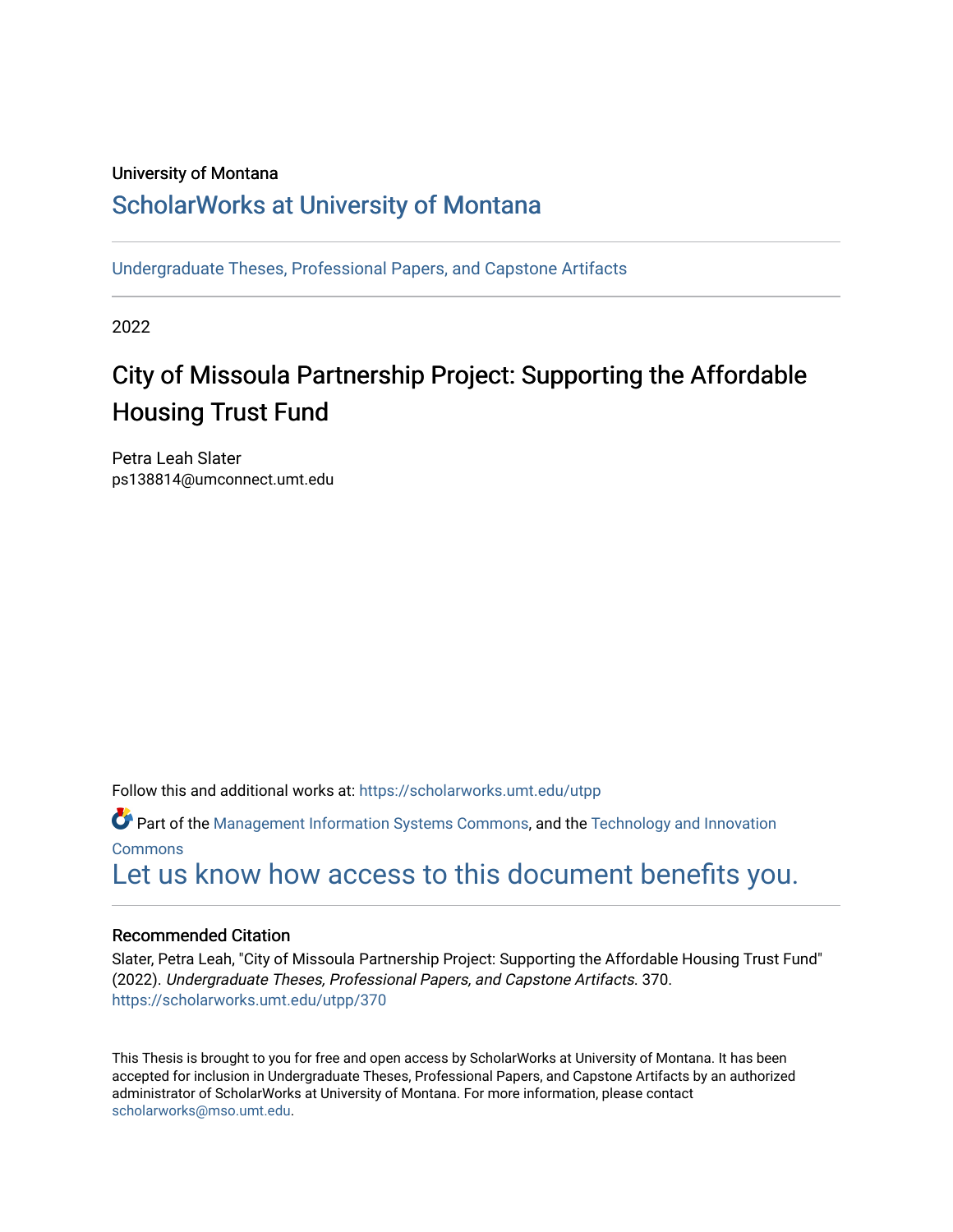# <span id="page-1-0"></span>City of Missoula Partnership Project: Supporting the Affordable Housing Trust Fund

**Petra Slater**

**Honors Capstone Final Artifact**

**Spring 2022**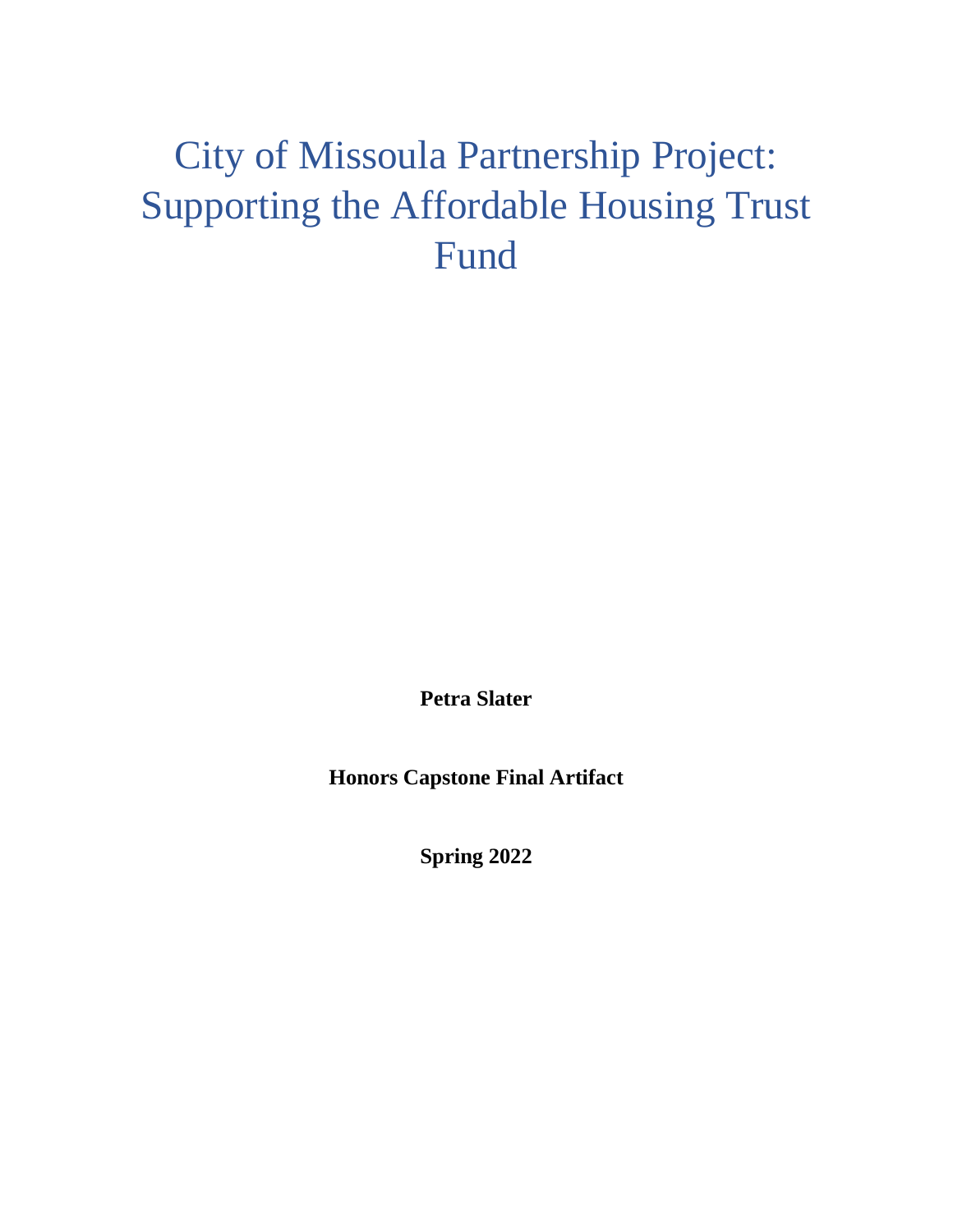## **Table of Contents**

| City of Missoula Partnership Project: Supporting the Affordable Housing Trust Fund 1 |  |
|--------------------------------------------------------------------------------------|--|
|                                                                                      |  |
|                                                                                      |  |
|                                                                                      |  |
|                                                                                      |  |
|                                                                                      |  |
|                                                                                      |  |
|                                                                                      |  |
|                                                                                      |  |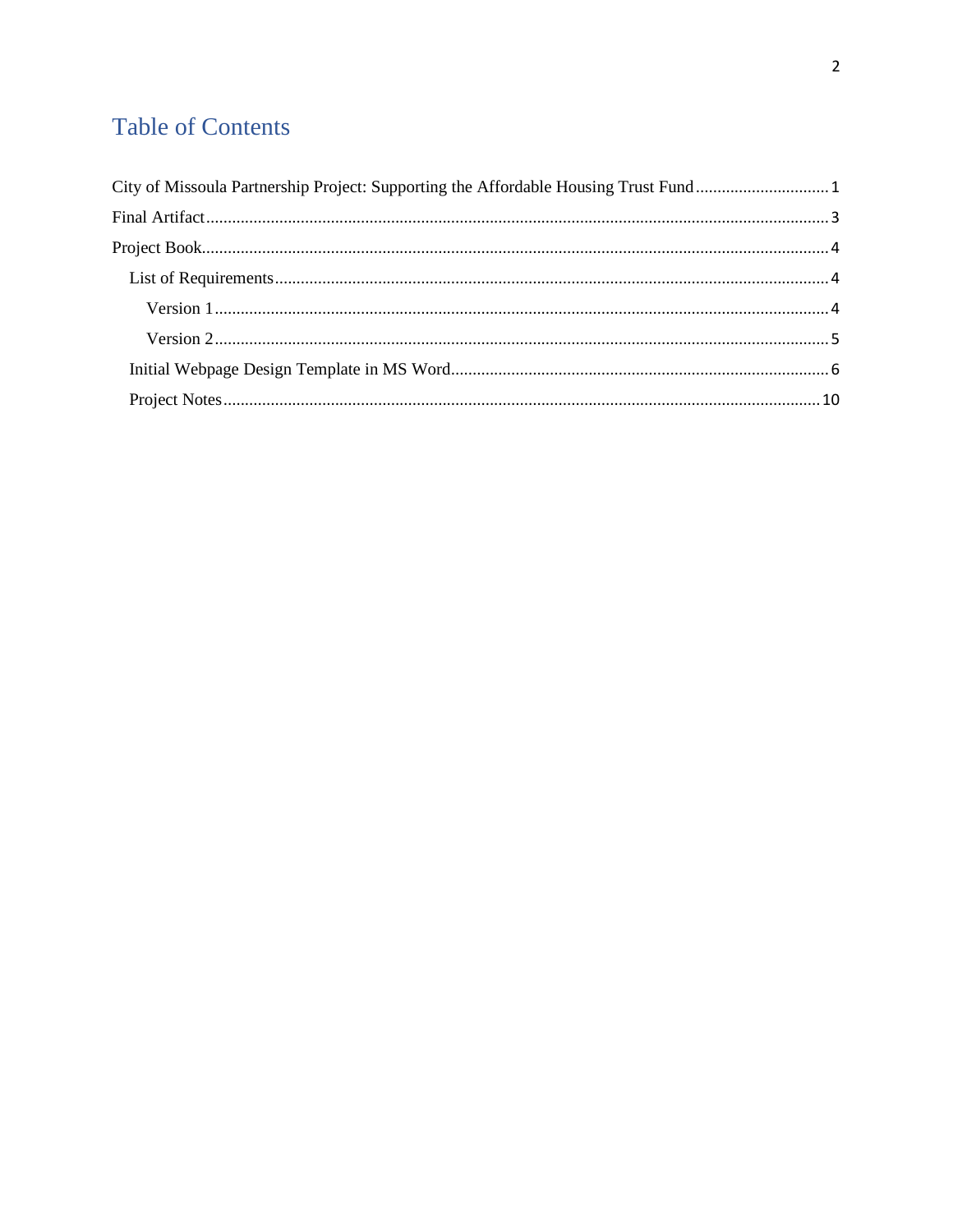## <span id="page-3-0"></span>Final Artifact

My final artifact is in the form of a webpage prototype that has been passed on to the City of

Missoula for future implementation. See the page here:

<https://petraslater0.wixsite.com/ahtfwebpage>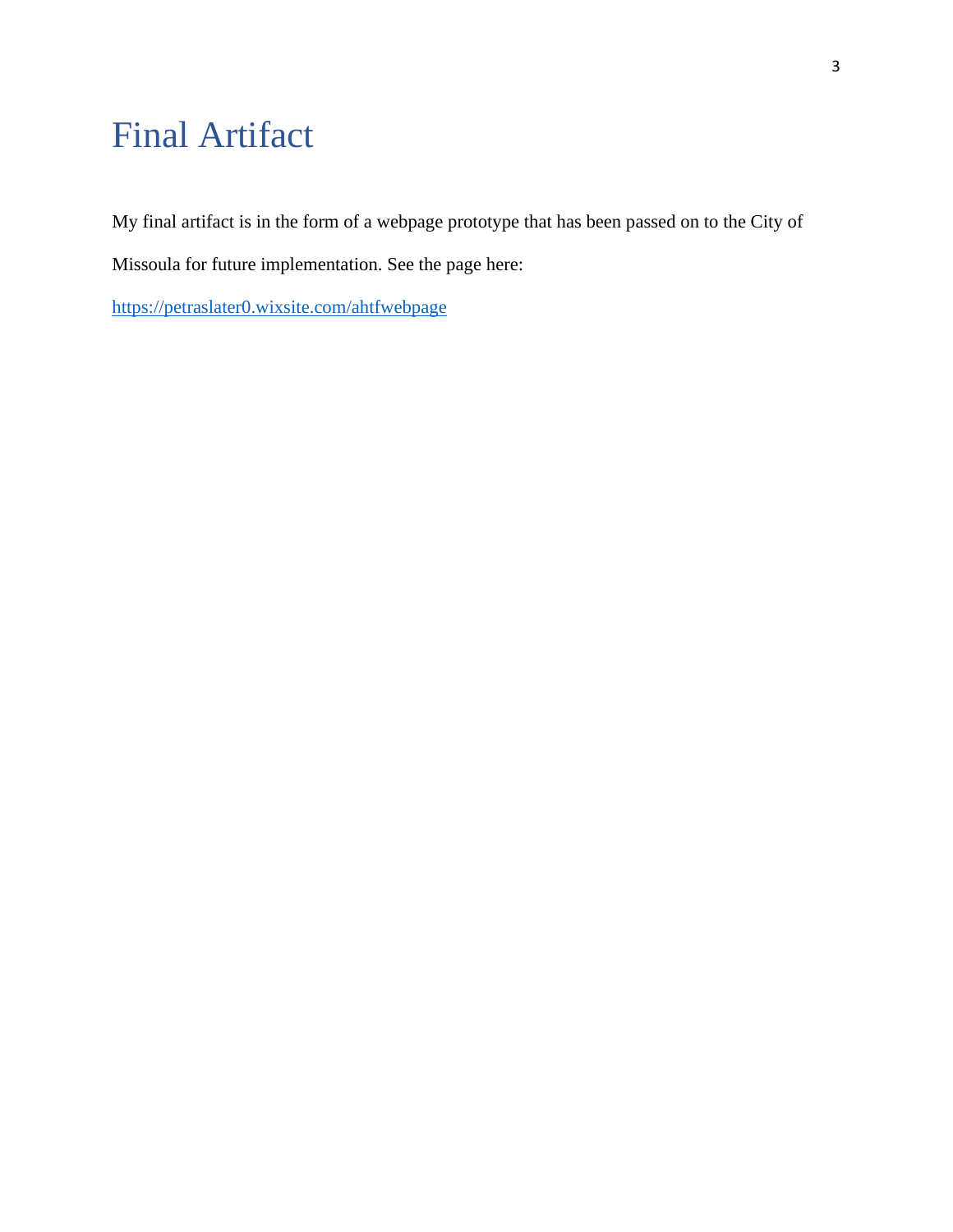## <span id="page-4-0"></span>Project Book

The following documents in this Project Book were part of the development of this webpage.

## <span id="page-4-1"></span>List of Requirements

### <span id="page-4-2"></span>Version 1

#### **AHTF Webpage Content Requirements as of 2/23/22:**

- 1. Informational section on what the AHTF is, why and when it was funded, and the value it adds to the community
- 2. Section on who the fund serves: developers, certain types of projects, the broader community of Missoula, & donors
- 3. More technical section on how Donors and Applicants can apply
- 4. Donor button that links to easy donation portal
- 5. History of funding: data from 2020 & 2021, table, charts, or diagrams that show the effects of the fund. Total of \$26,250 awarded in the year. Can include updates for funding awarded on June 1, 2022 and where it goes (when it happens in the future)
- 6. A table of what type of projects can be funded, with possible links other Funding and Guidelines documents
- 7. A link to the Engage Page where users can find news articles, updates, and community feedback on the AHTF
- 8. Link to the city housing policy of "A Place to Call Home"
- 9. Maybe: a link information on the Fair Housing Law?
- 10. Section to describe the Reserve Fund and what it can be used for
- 11. Section on the committee to show that community members are highly involved. Combine with Reserve Fund section to show that if someone has an urgent need for advocating for housing they can apply for this fund, is monitored by the AHROC, the committee awards money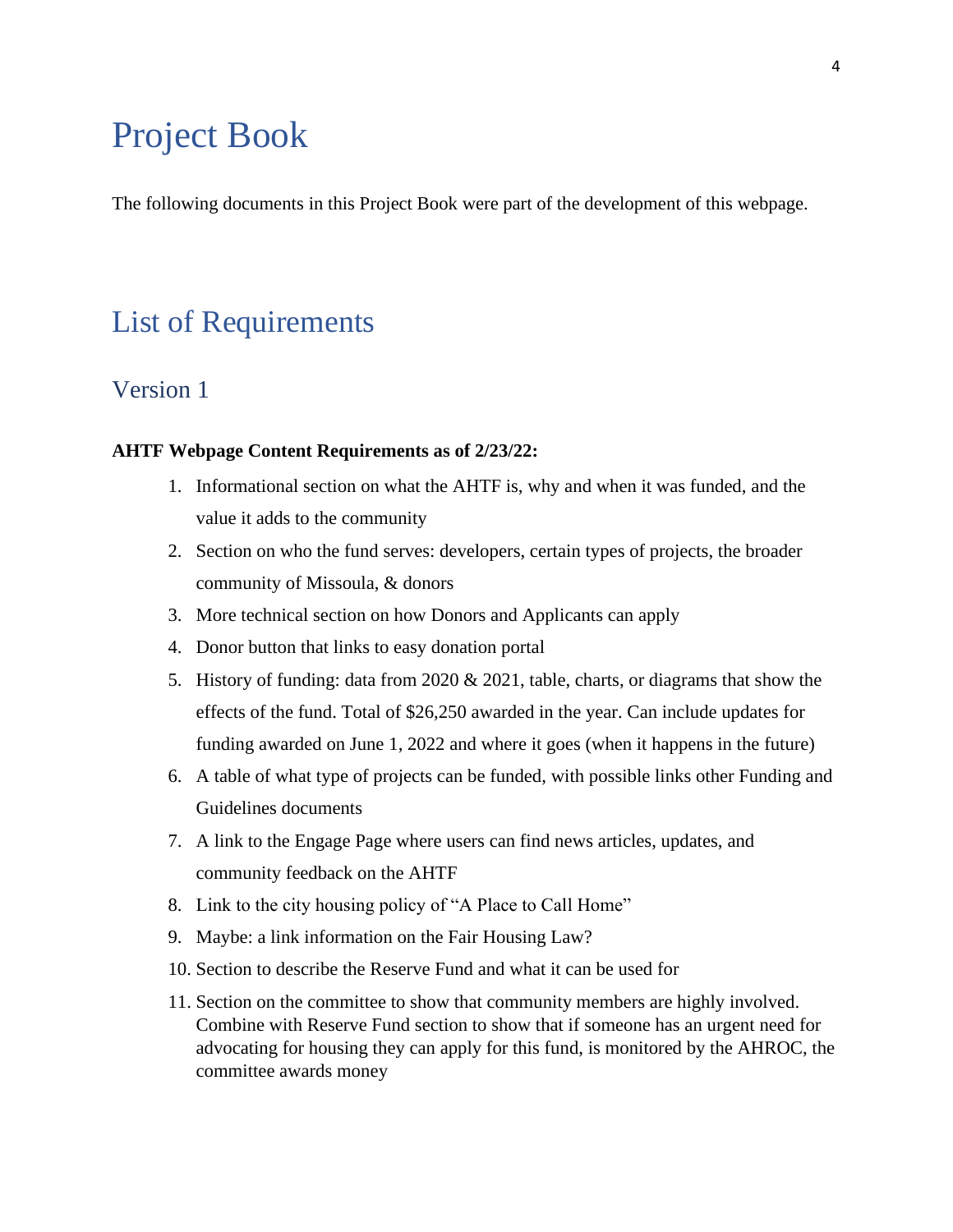### <span id="page-5-0"></span>Version 2

#### **AHTF Webpage Content Requirements as of 3/15/22:**

- 12. Informational section on what the AHTF is, why and when it was funded, and the value it adds to the community
- 13. Section on who the fund serves: developers, certain types of projects, the broader community of Missoula, & donors
	- Community housing services programs
	- Construction and rehabilitation of rental and homeowner housing
	- Development of accessory dwelling units
	- Private donors
- 14. What We Can Fund (table)
- 15. Annual Grants Timeline (table)
- 16. Program Timeline
- 17. Link to Funding Guidelines page on City of Missoula website under Housing Programs
- 18. Section on Applying for Funding and Donations
	- a. Donate button that links to donation portal
- 19. Section on What We have Funded (funding history and outcomes from 2020 and 2021).
	- a. Table from Program Year 2020
	- b. Include description of what will be funded in June, 2022.
- 20. Link to the Engage Page (to follow how this new funding is awarded until this webpage is updated after June)
- 21. Section detailing the Reserve Fund. Describe how it is used and the Affordable Housing Resident Oversight Committee
- 22. Section with links to Other Housing Resources
	- a. City housing policy of "A Place to Call Home"
	- b. The Fair Housing Law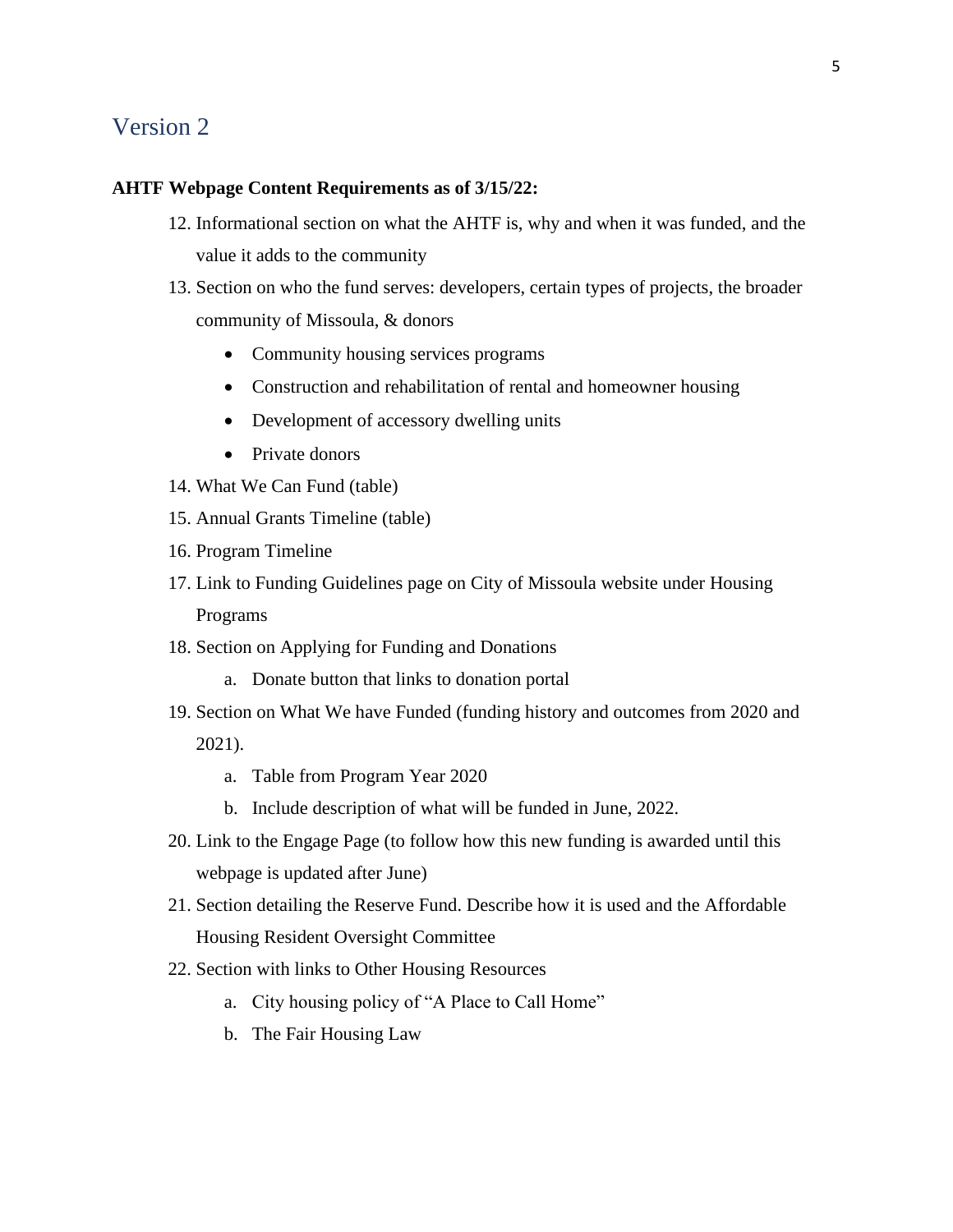## <span id="page-6-0"></span>Initial Webpage Design Template in MS Word

| <b>The City</b> | Government   Departments   Community   Business |  | How Do | Search | Social            |
|-----------------|-------------------------------------------------|--|--------|--------|-------------------|
| - of            |                                                 |  |        |        | media             |
| <b>Missoula</b> |                                                 |  |        |        | <sub>1</sub> cons |

| Image |  |  |
|-------|--|--|
|       |  |  |
|       |  |  |
|       |  |  |

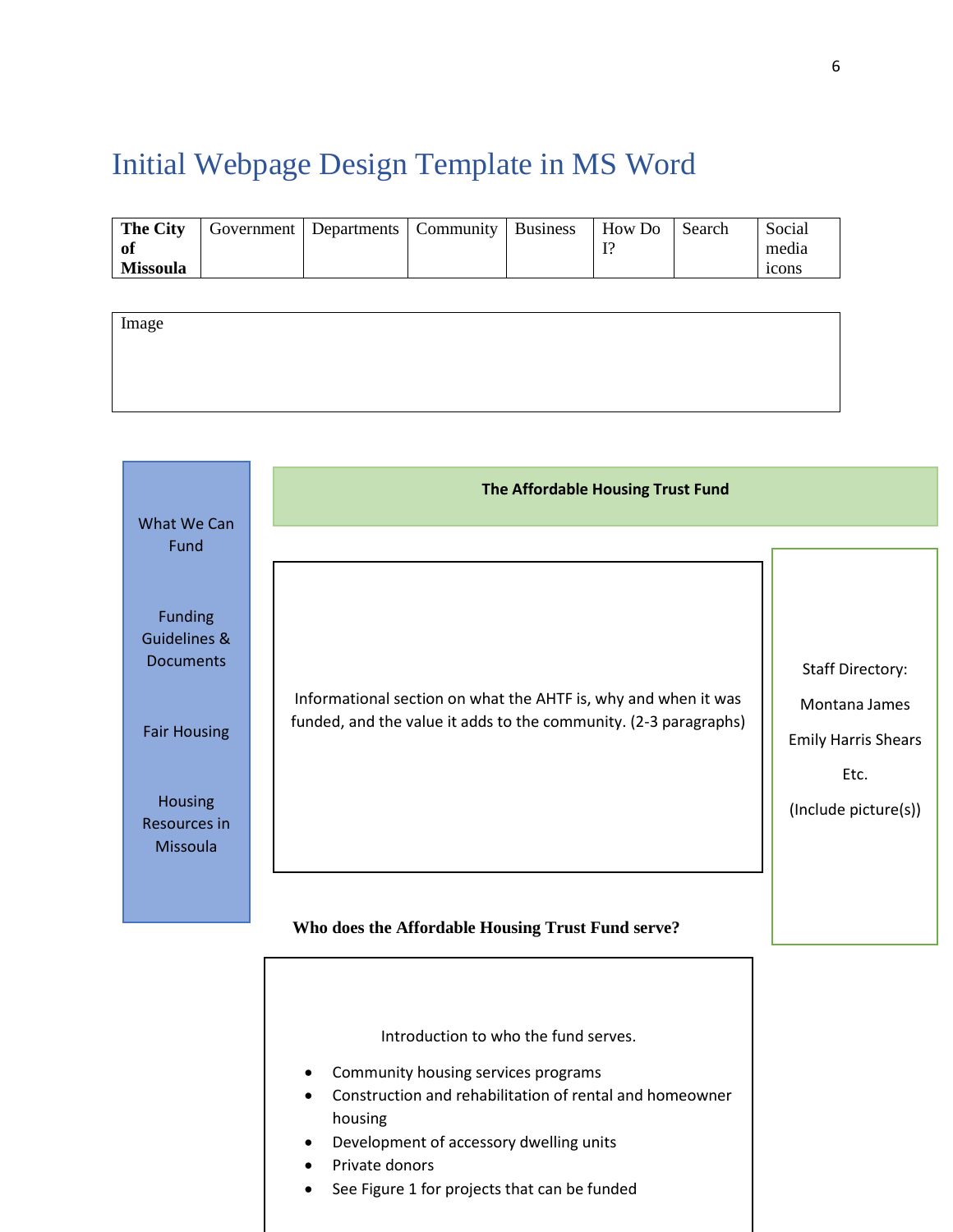| <b>Project Type</b>                        | <b>Potential Funding Sources</b>               |                                                              |                                               |  |  |
|--------------------------------------------|------------------------------------------------|--------------------------------------------------------------|-----------------------------------------------|--|--|
|                                            | <b>Affordable Housing</b><br><b>Trust Fund</b> | <b>Community</b><br><b>Development</b><br><b>Block Grant</b> | <b>HOME Investment</b><br><b>Partnerships</b> |  |  |
| <b>Consumer Housing</b><br><b>Services</b> | X                                              | X                                                            |                                               |  |  |
| <b>New Housing Construction</b>            | X                                              | X                                                            | X                                             |  |  |
| <b>Housing Preservation</b>                | X                                              | X                                                            |                                               |  |  |





## **Program Timeline**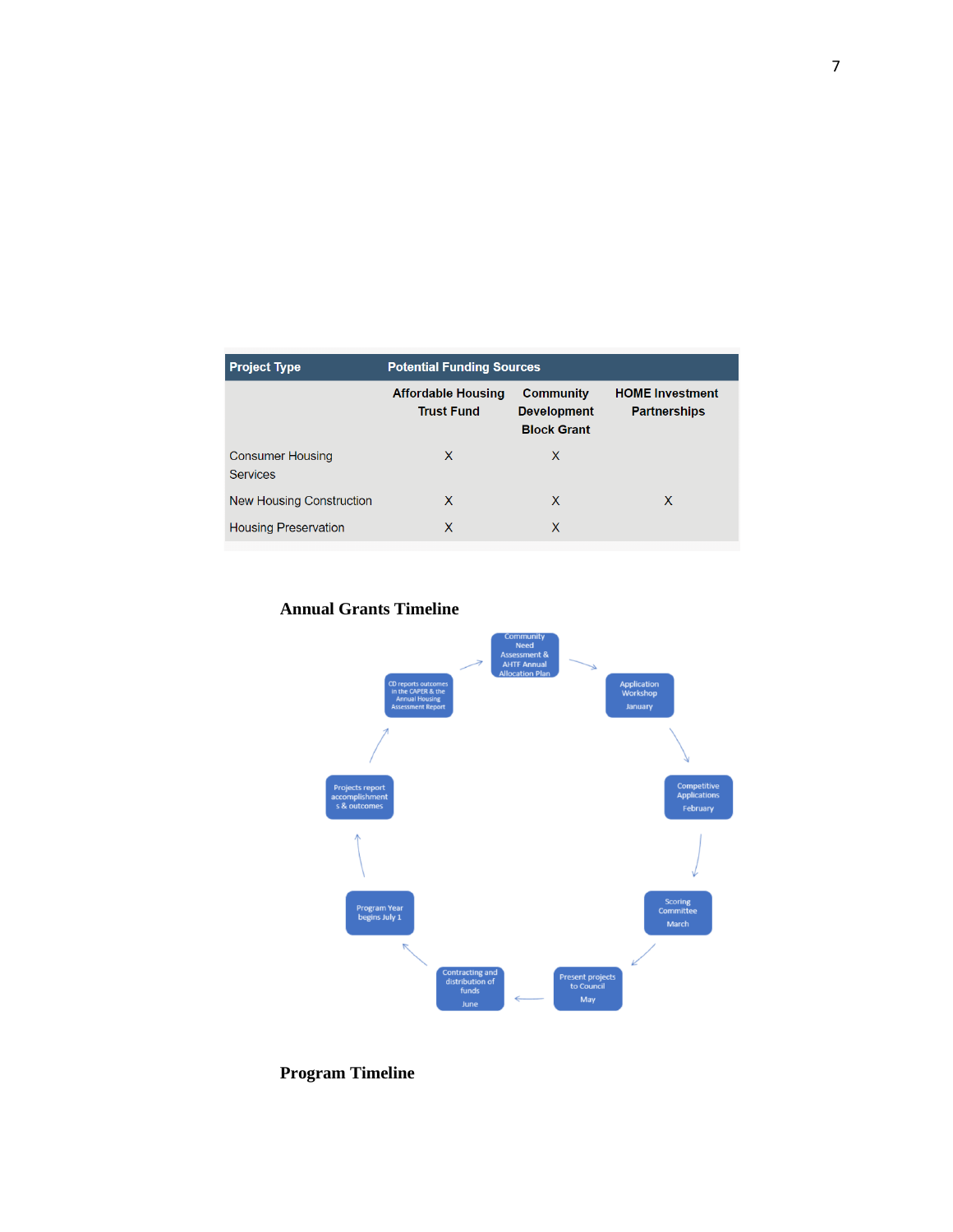**Our Program Year runs July 1 – June 30.** These timeframes are subject to change.

December-January: Community needs assessment and AHTF allocation plan

January: Application workshop for interested applicants

February: Applications due

March: Scoring committee

May: Chosen projects are presented to council

June: Contracts are signed, funds are distributed

July: Program year begins

July-June: Project outcomes are reported to CD

October: Outcomes are reported in the CAPER and the Annual Housing Assessment Report

**For more information on what projects are eligible to be funded, please review the Funding Guidelines (hyperlinked to page or documents on City website).**

**Applying for Funding and Donations**

Introductory sentence or two. • Detail Funding Applicant application process in bullet points • Detail Donor application process in bullet points **"Donate here" button links to portal**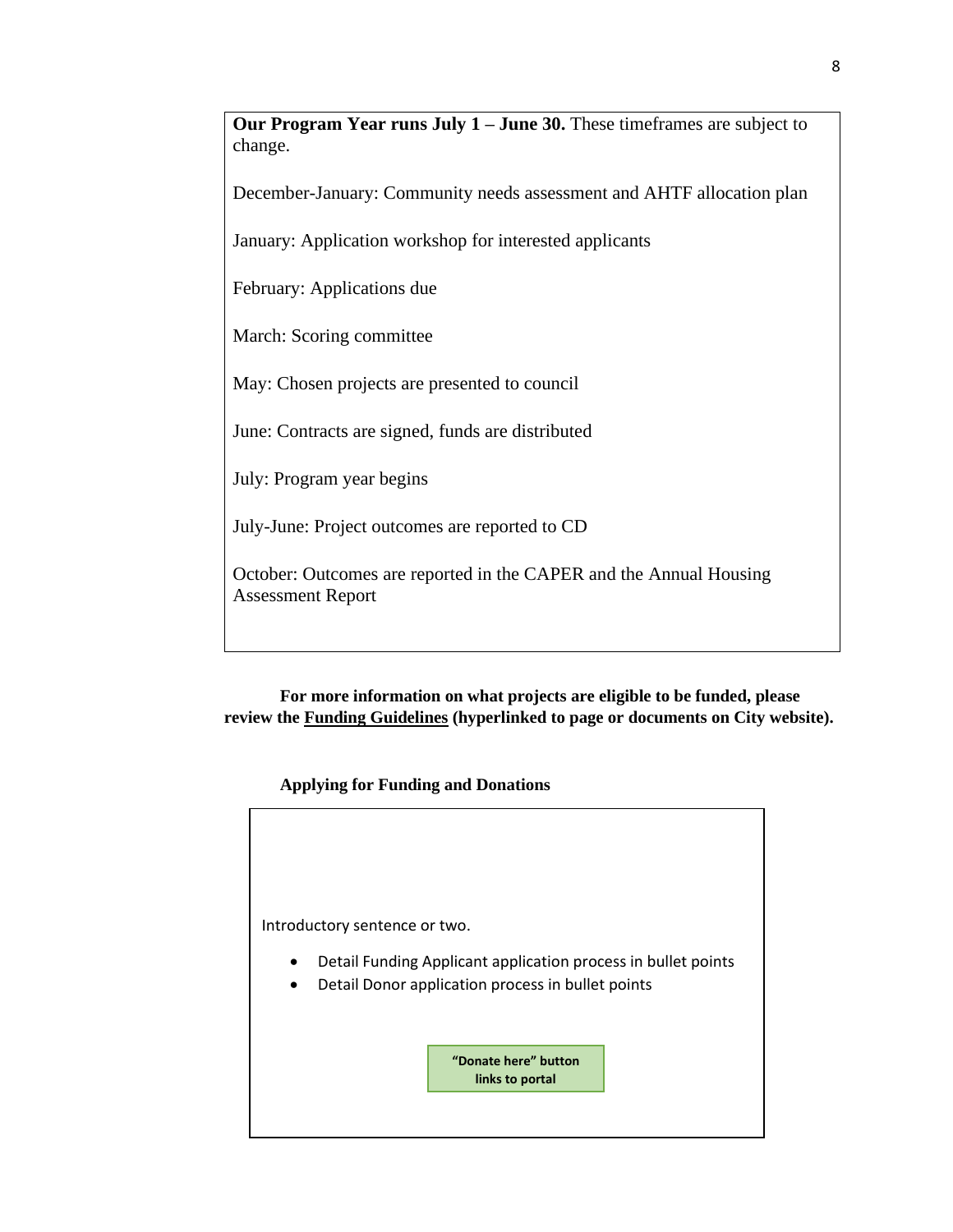#### **What We Have Funded**



**Want to see the affect the Affordable Housing Trust Fund is having in Missoula? Follow the "Engage Page" (hyperlink to actual Engage Page where news will be posted)**

**The Reserve Fund** 

**Other Housing Resources**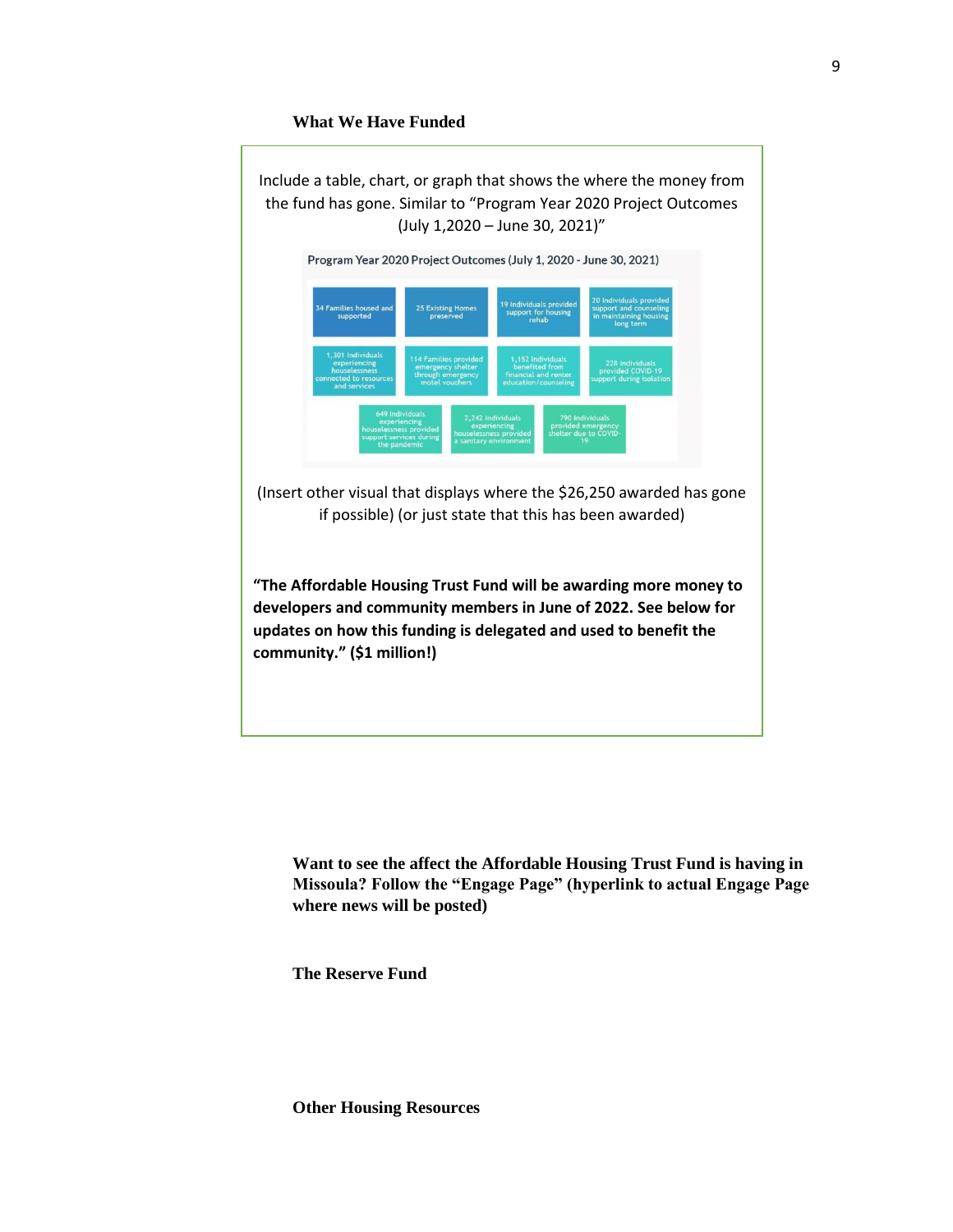Hyperlink to city housing policy of **"A Place to Call Home"**

Hyperlink to information on the **Fair Housing Law**

| <b>Payments</b><br><b>Meetings</b><br><b>Jobs</b> | Parks &<br>Recreation | Licenses &<br><b>Permits</b> | <b>Public Safety</b> |
|---------------------------------------------------|-----------------------|------------------------------|----------------------|
|---------------------------------------------------|-----------------------|------------------------------|----------------------|

| <b>CONTACT US</b>  |  |  |  |
|--------------------|--|--|--|
| <b>QUICK LINKS</b> |  |  |  |
|                    |  |  |  |

## <span id="page-10-0"></span>Project Notes

### **City of Missoula Partnership Project for the AHTF – Project Notes**

### **2/17/22**

Initial meeting with Emily about City of Missoula Partnership Project for Affordable Housing Trust Fund.

Info: looking for support in thinking through and building the best digital tools to create awareness of the City of Missoula's Affordable Housing Trust Fund

- Trust Fund was made in 2020 by ordinance and it is the only way to create and preserve housing tht is affordable at a wide range of price points
- Awards funding to organizations and developers that are building affordable housing
- 5 year revenue baseline goal of \$10,000,000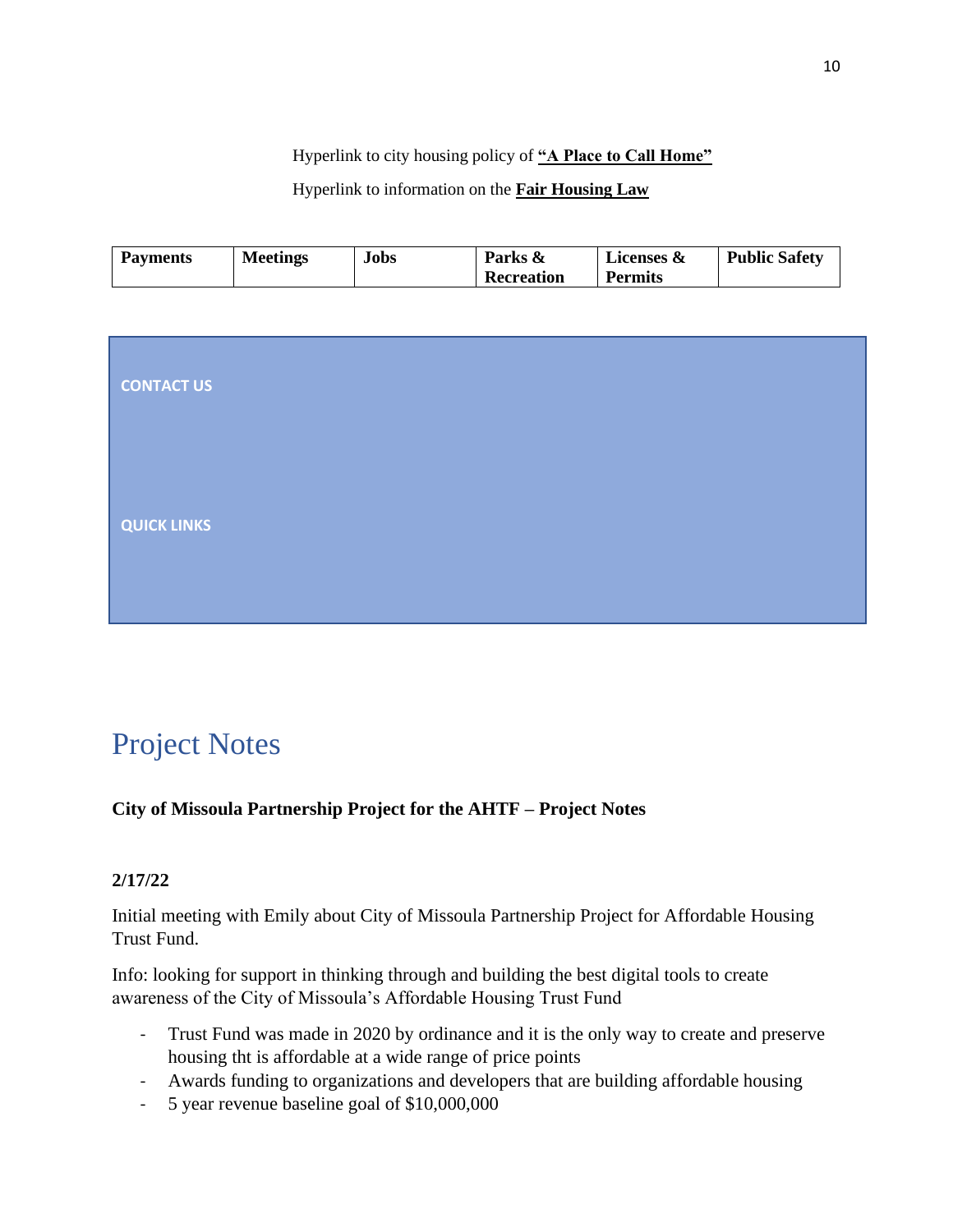- o Raised through various strategies including private funding
- Want a landing page to direct people to who are interested in learning more about the fund or donating
- Right now it only exists on the City of Missoula's website which limits their design options and tools (ie. Online donation tools)
	- o Looking to primarily build communication and fund-raising tools

### Questions:

- Review my understanding of the situation
	- o Aubrey and Emily
	- o Trust fund adopted in July 2020
	- o Housing developers and nonprofits all in the goal of creating affordable housing can access fund
	- o Goal is 10 million \$ within first 5 years
	- o Finalizing plan around capitalization strategies worried there isn't a way for the community to learn about the trust fund.
	- o First private donation in December. Pres release to celebrate donation, communications director was concerned that there is no website.
	- o Still need to use city of Missoula's platform but wants materials that are visual and helps community understand purpose, boundaries and opportunities the fund can provide.
	- o Own page on city of Missoula's website
	- $\circ$  Really want community to know that they can help invest have a donation button
	- o Want to houselessness initiatives replicate with info for providers, developers, applicants, and community members. Different pages for different sections
	- o <http://ci.missoula.mt.us/2728/Community-Planning-Development-Innovatio>
	- o <http://ci.missoula.mt.us/2086/Community-Development>
	- o <https://www.engagemissoula.com/community-solutions-housing-displacement> ■ Engage page?
	- o We would work on trust fund page
	- o Might work with a preapproved consultant for recommendations on the whole aesthetic community development page
- What are your biggest goals for the project?
- Are you looking for a fully built out website, a website template idea that could be passed off to others, or a digital strategy plan?
	- o If website or template do you have a preferred platform to use for building it?
	- o Civic plus for website platform I would have to work
	- o Revamp of visual appearance, visuals created and text created
	- o Look into site building design tools
	- o Think about accessibility of language (donors vs developers and providers)
- What is your desired timeline to have (the deliverable) completed? Is end of April okay?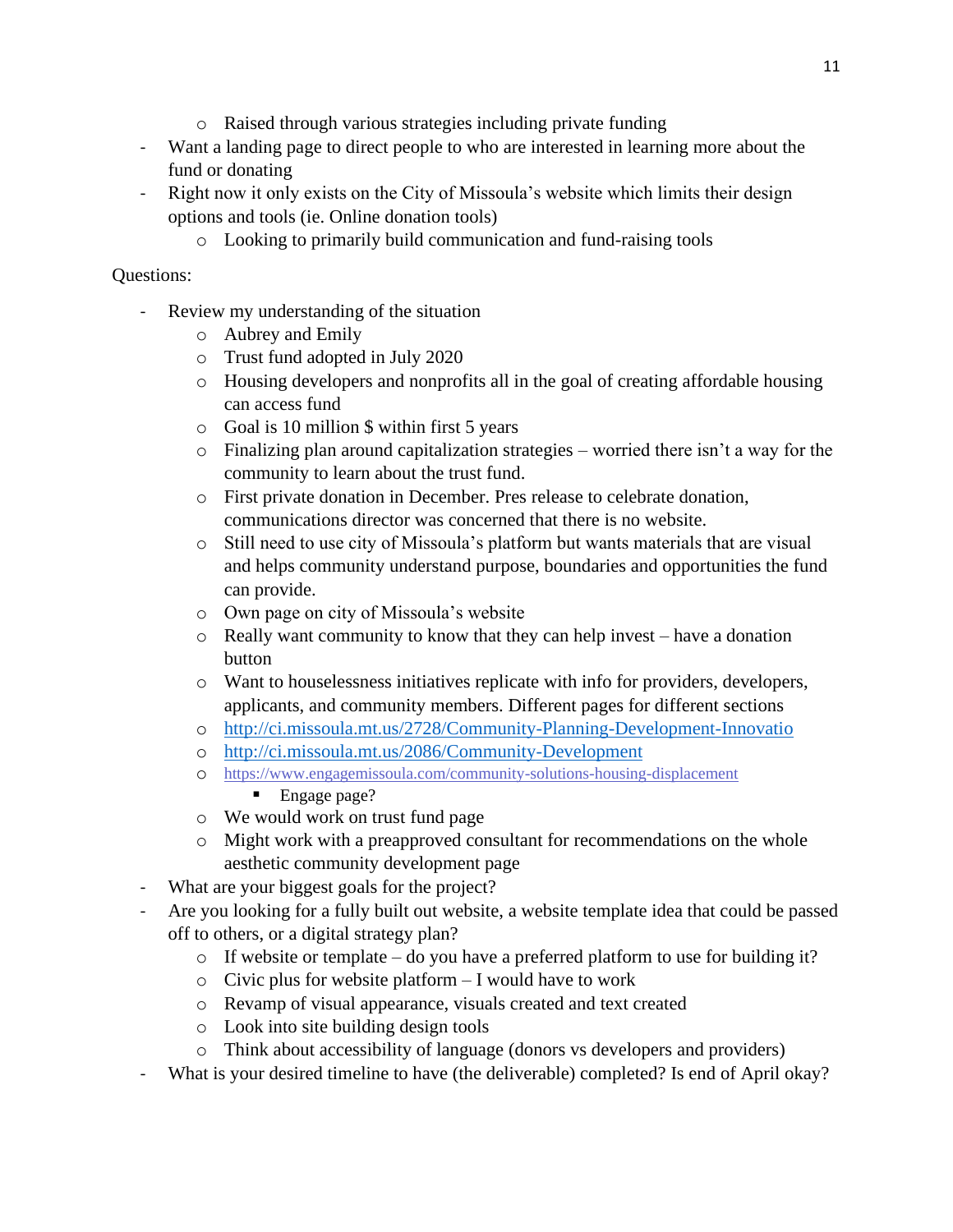- What are the time requirements on my end? Anything in specific that you would like me to do or attend?
- Am I working on this with others or alone?
- Who are the main stakeholders I would be in contact with?
- Because this is a class assignment is there an option of a stipend? (Fine either way)
- Specify other classes and projects. I may only have  $\sim$  5 hours or so a week to spend on this. Is that okay?
- Could I present my final deliverable at the end of the semester?
- If we decide to go ahead, how often would you like to meet? In person or on zoom?
- How will we keep track of project status over the next few months (status reports, milestones, deliverables, etc.)

In the future: have Aubrey join us in a meeting

- 9 AM on Wednesday to meet: go over what we talked about and set up milestones

### **2/22/22**

- Can find info on AHTF through Community Development -> Housing Programs (only one paragraph though.<http://ci.missoula.mt.us/2605/Housing-Programs>
- Content to keep or add on new page:
	- o Paragraph on Housing Programs page:

Local Affordable Housing Trust Fund

In 2019, the City of Missoula adopted its housing policy "A Place to Call Home," which called for the creation and funding of the Affordable Housing Trust fund (AHTF) to meet the urgent housing needs in the City of Missoula. In the summer of 2020 the Missoula City Council adopted the Affordable Housing Trust Fund ordinance and a funding commitments resolution. The trust fund mechanism plays a role in nearly all the program development activities of the adopted housing policy and enables the City to secure and reinvest community contributions to housing, as well as capture the value created by land use incentives and other City-driven programs that produce below-market housing.

- o On the side of Housing Programs page is a menu bar with options, click "what we can fun fund." Need to address what project types the AHTF can fund (in table format)
	- Keep the "what we have funded section": program year 2020 project outcomes – is there a way we could make a new table with more recent data?
	- Keep annual grants timeline diagram and monthly descriptions
- o On the side of Housing Programs page is a menu bar with options, click "Funding guidelines and documents."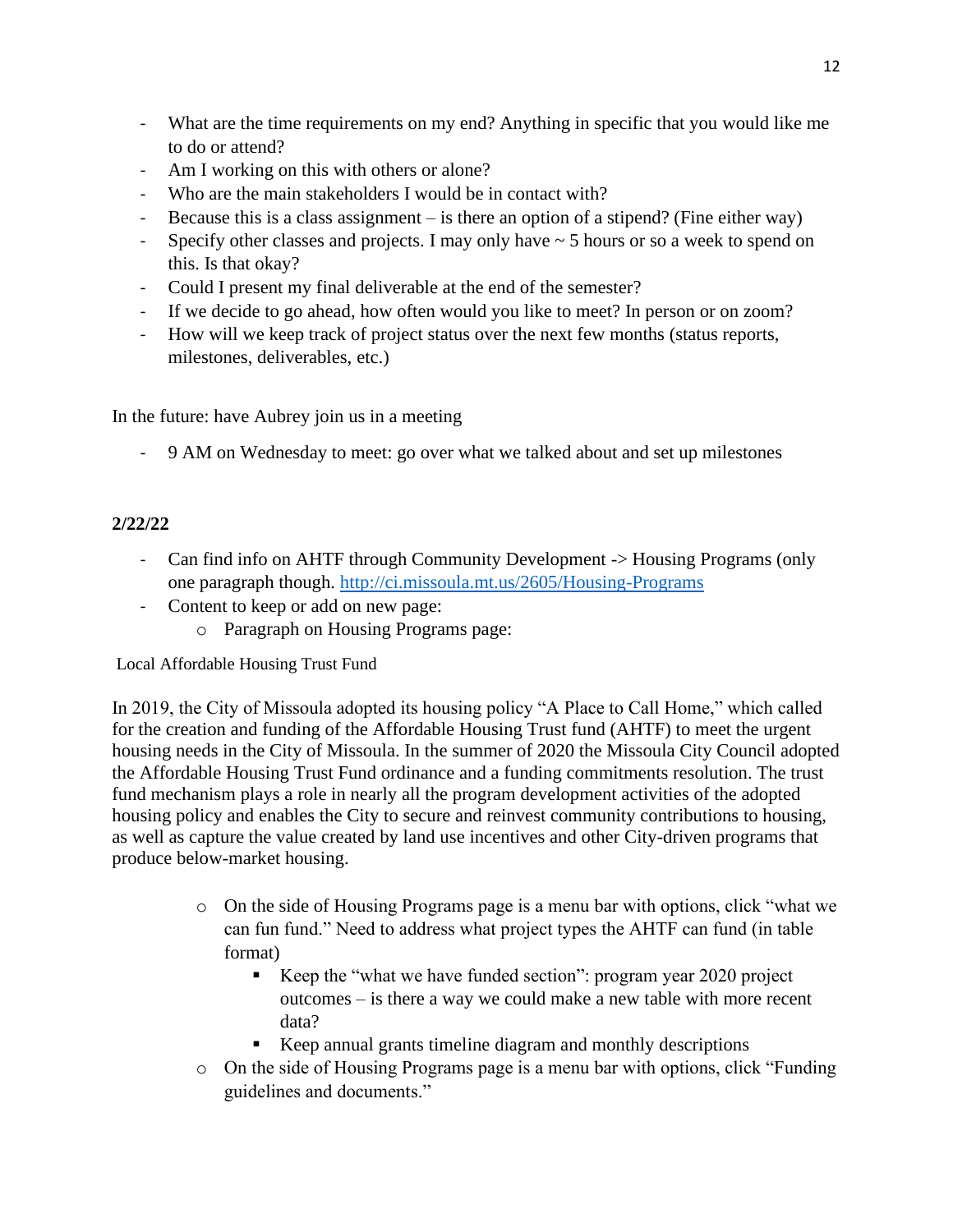- Include all Annual Unified Application Documents that are relevant to the AHTF
- Include the application timeline diagram
- Describe what the Annual Housing Report is
- Keep the section on "Affordable Housing Trust Fund Annual Allocation" Plan 2022"
- Need relevant Guiding Plans and Documents linked as well
- o Include section on the Fair Housing Law (side of Housing Programs page) as it applies to AHTF
- o Probably include a section on Housing Resources in Missoula (side of Housing Programs page) as well for those who are in need or concerned about housing.
- On Community Development page [http://ci.missoula.mt.us/2086/Community-](http://ci.missoula.mt.us/2086/Community-Development)[Development](http://ci.missoula.mt.us/2086/Community-Development)
	- o Include section on "COVID 19 Housing Assistance Program" -> "Emergency Housing Assistance Program" for people who are In need or concerned about housing.
- Question: do we want the page to be only about the AHTF specifically and not include sections on COVID 19 housing, emergency assistance or housing resources for those in need?
	- o Audiences: donors and builders?
	- o Are the only people awarded money building places for people to live? Or is it families too in order to buy a new house/apartment?
- NEED donor button… not seeing any info on how to donate

#### - **Must haves for new page:**

- 23. Informational section on what the AHTF is, why and when it was funded, and the value it adds to the community (audience: everyone)
- 24. Section on who the fund serves: developers looking for funding to build affordable housing, community members who become applicants for money, and donors (audience: everyone)
	- a. Funds projects that get built , broader community, technical section on how to apply for developers and nonprofits orgs
- 25. Donor button that links to easy donation portal (audience: donors)
- 26. History of funding data from 2020 and 2021, table, charts, diagrams that show the effects of the fund (audience: developers, applicants, donors)
- 27. What type of projects can be funded, and other funding and guidelines documents (audience: developers)
- 28. Describe the Fair Housing Law on the bottom of page (I assume this law has its own pages, but would be good to mention quickly on this one as well so people know AHTF comes from it) (audience: everyone)
- 29. Maybe: a section on Housing Resource and COVID 19 Housing Assistance Programs? (Audience: applicants/those in need of housing or concerned about their current situation)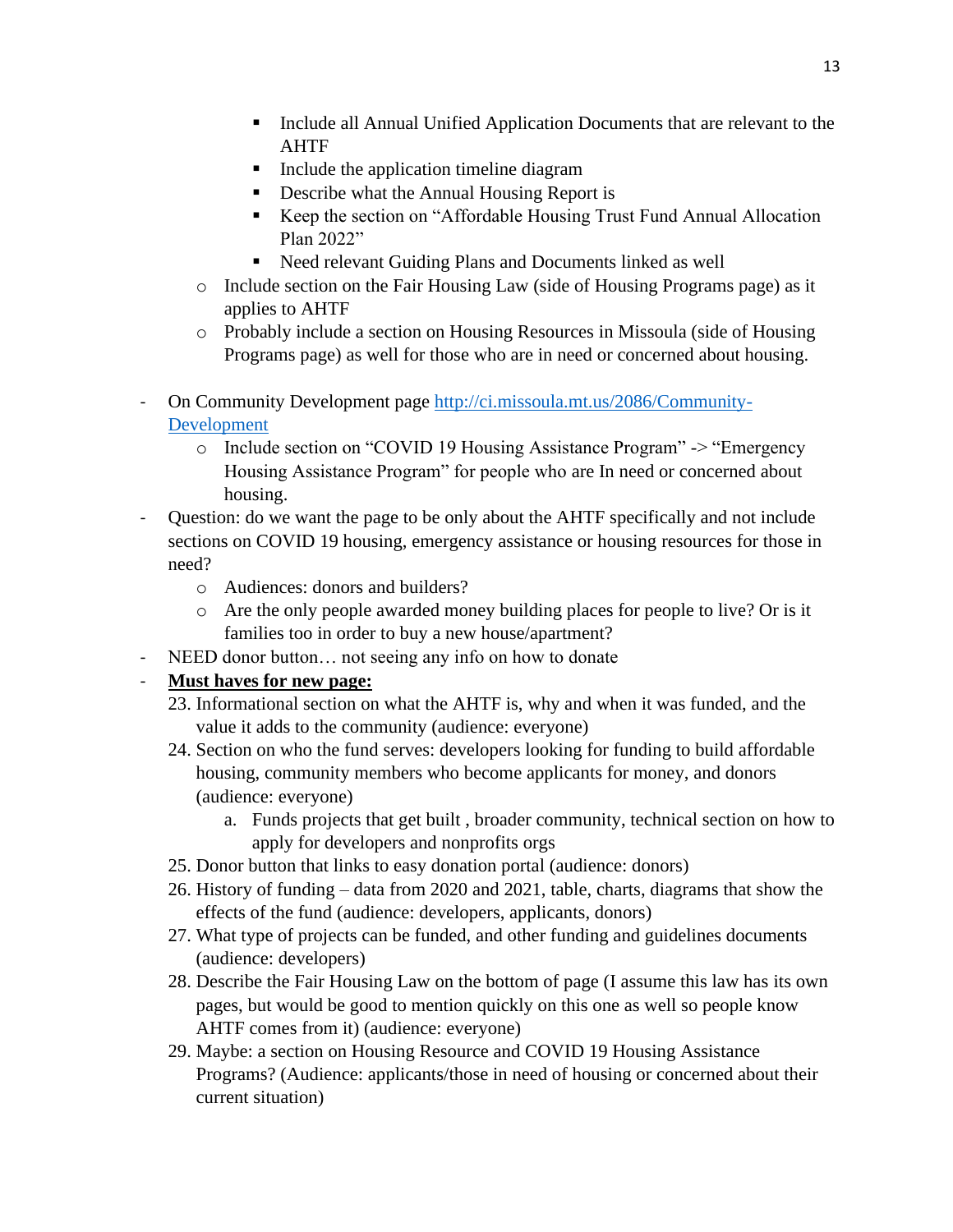30. Maybe: a section on news and updates regarding the fund (ie. Could broadcast the first private donation in December)

#### **2/23/22**

- Initial website planning meeting with Aubrey and Emily:
	- o Engage page: set up to play and are mini websites
	- o Submit news articles to engage page
		- For frequent uploads could link to engage page
	- o Section on website linked to city housing policy of place to call home
	- o Page should be slotted under the city-wide housing policy
	- o 9 AM Wednesday weekly meetings
	- o Start putting together content make list of requirements
		- Email them list of requirements
		- Look for more data from them
		- Look for invite to meet with outside consultants
	- o Make template congruent with CoM website
		- Possible site builder options: PowerPoint for Website design, word, Wix

#### **3/1/22**

- Info from Aubrey:
	- o Previous funding: In the Innovation Round of PY 2021 United Way was awarded \$26,250 for Consumer Housing Services. This is our only funding history thus far.
	- o Likes these three documents for wording and how to describe the trust fund
- Documents sent from Aubrey:
	- 1. Affordable Housing Resident Oversight Committee Charter
		- o This committee helps guide the strategic direction of the AHTF and provides expert resident input on specific issues and allocation priorities. Advises on…
			- Development of goals and programs related to the use of the AHTF resources
			- Allocation priorities for AHTF resources
		- o Guiding principles:
			- **•** Diversity: a healthy housing market includes options and resources for all **Missoulians**
			- **•** Innovation: a commitment to innovation will ensure that responses are as dynamic as the community it aims to serve
			- Collaboration: Missoula's housing policy relies on the collaborative spirit of this community and strong public/private partnerships
			- Achievability: while the goals of the housing policy are ambitious, they are also achievable. The Oversight Committee will support the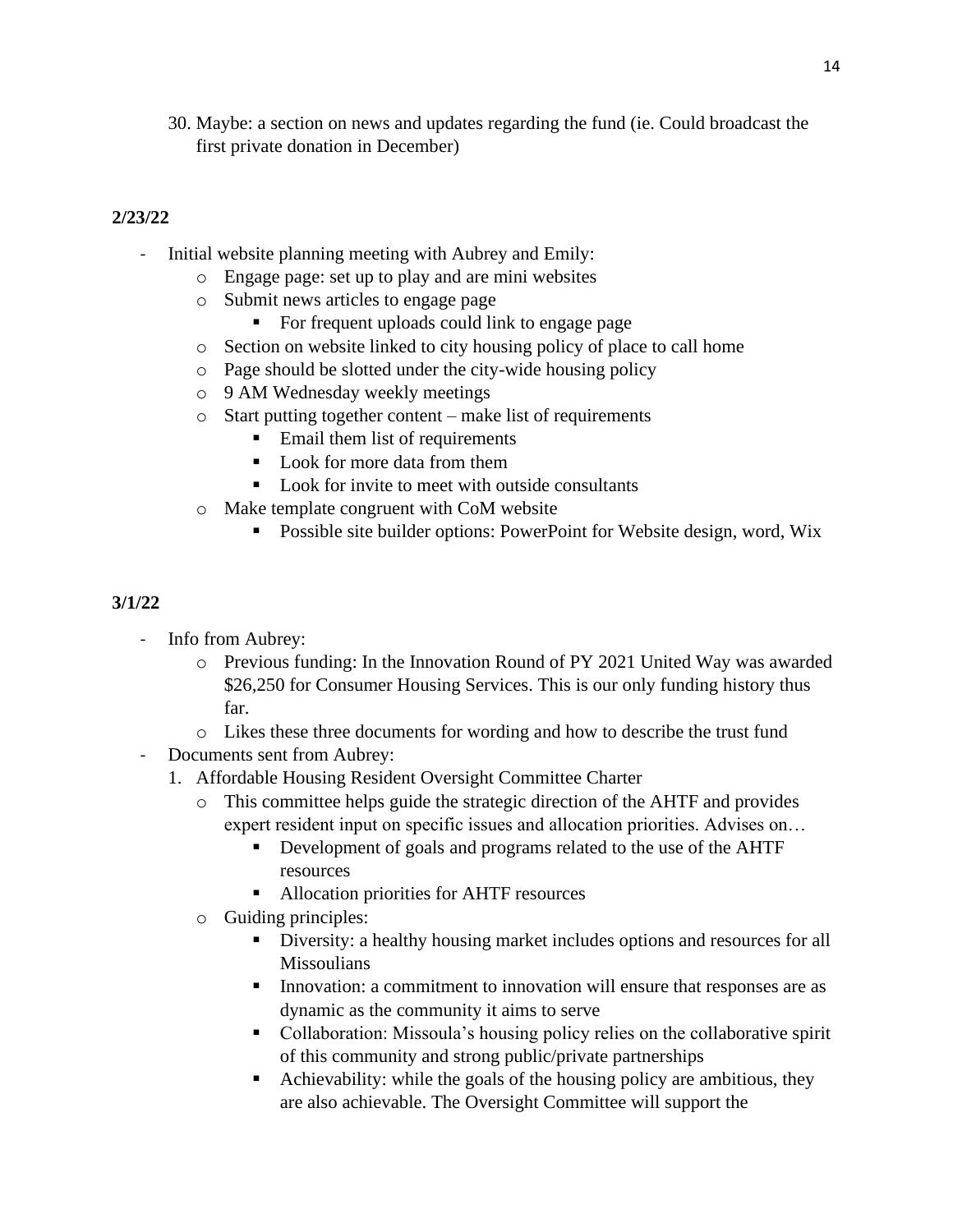advancement of the housing policy by pushing ambitious and achievable advancement.

- 2. Housing Landscape Assessment 2021
	- o Missoula's first comprehensive city wide housing policy of A Place to Call Home: Meeting Missoula's Housing Needs, was approved on June 24, 2019.
		- Attempts to spur and harness the market to better provide housing at a wide range of entry points and to ensure that all Missoulians can obtain safe and decent homes.
		- Gives data and info about Missoula citizens and housing
- 3. Missoula Affordable Housing Resident Oversight Committee
	- o Committee rules and standards for meeting
		- o Reserve Fund (per Aubrey):
			- "within the authority allowed and consistent with any and all city plans and policies adopted by the Missoula City Council, the Affordable Housing Resident Oversight Committee shall: set the reserve fund balance annually through the Allocation Plan and oversee the use of the balance by voting on project proposals."
			- Wants section on this on the webpage
- Questions for tomorrow's meeting:
	- o Will I need to work with or reach out to anyone on the Affordable Housing Resident Oversight Committee?
	- o Can you tell me more about the Reserve Fund? I only saw the section above in the document
	- o Is the \$26250 the only money the AHTF has given away yet? Explain more?
	- o What would you like to see me working on this week?
	- $\circ$  For the design, are you hoping that I write out actual content in my designs or that I just leave spaces and indicate what each section will be?

### **3/2/22**

- Meeting Notes:
	- o Reserve Fund: if someone has an urgent need for advocating for housing they can apply for this fund, is monitored by the AHROC, the committee awards money
		- Section on committee on the website too. Good to see that community members are making decision.
		- Reserve fund is a part of the AHTF  $(20%)$
	- o \$26,250 is the only award that we have given
		- Awarding more money June 1 to 11 different applicants
		- Can add where the money is going in this round over 400 units being built
	- o Meeting with Montana, the director, to discuss what she wants
		- Just organize info that they have given
		- Start by making sections and placeholders for things on site, then eventually write content later.